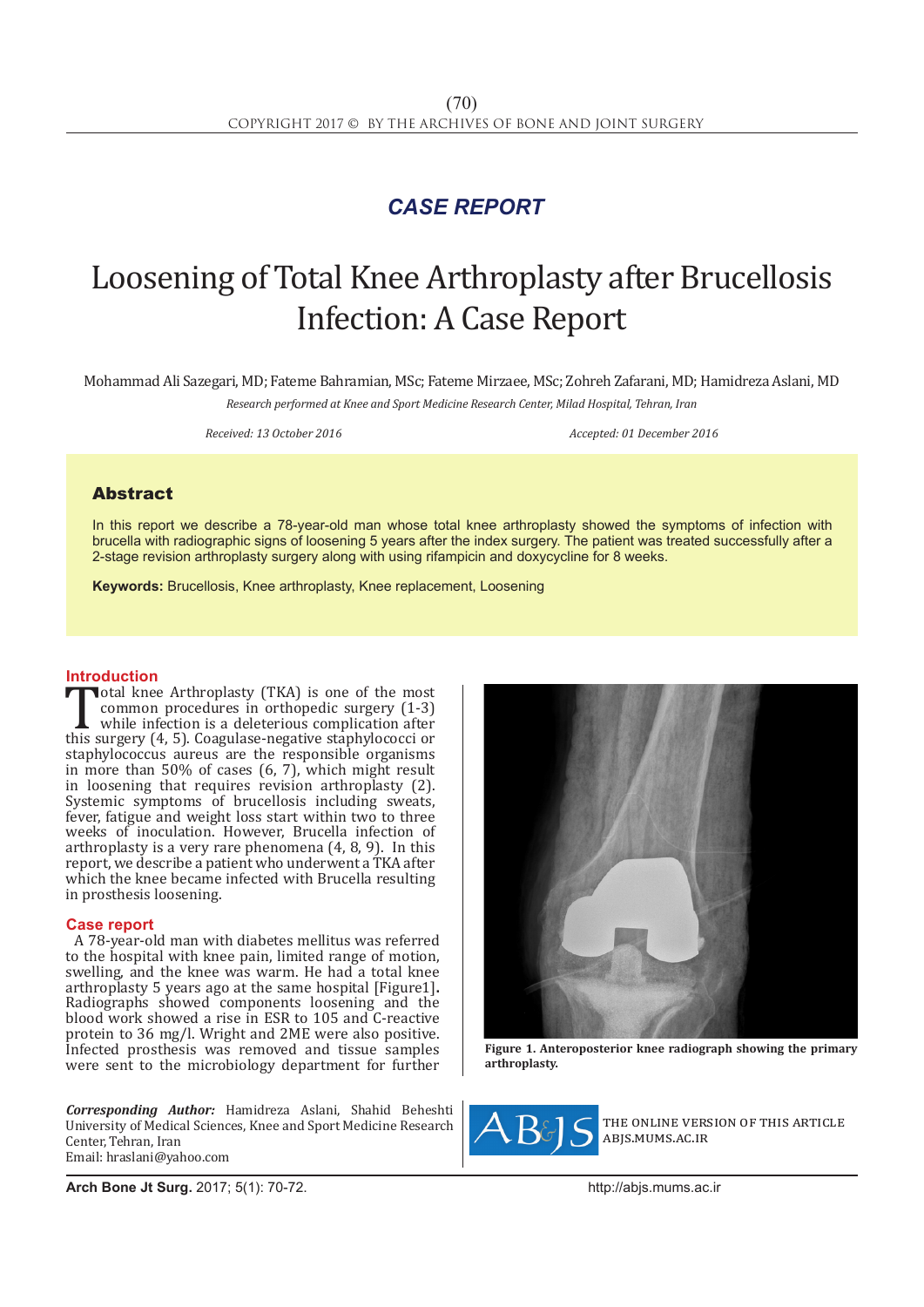THE ARCHIVES OF BONE AND JOINT SURGERY. ABJS.MUMS.AC.IR LOOSENING OF TKA AFTER BRUCELLOSIS VOLUME 5. NUMBER 1. JANUARY 2017

cultures. A dynamic spacer was used in the void after removing the prosthesis. We started antibiotic therapy immediately after confirming the diagnosis of infected prosthesis with brucellosis.

Rifampicin (300 mg/day) and doxycycline (100 mg/ day) were given orally for 2 months and blood work was done regularly to confirm and follow the lowering of ESR to 54 and CRP to 2. Stage 2 revision was planned after the



**Figure 2. An anteroposterior radiograph of the knee after the second stage revision arthroplasty surgery using stemmed components.** 

results of 2ME and Wright were negative [Figure 2].

### **Discussion**

The incidence of infection is 2.3 per 1000 between the

second and tenth years after knee arthroplasty (10). Brucella infection of total knee arthroplasty was described first in 1991 (11). Brucellosis can cause loosening of the components requiring debridement, 2-stage revision arthroplasty, and lengthy antibiotic therapy. However, if the clinical and radiologic studies are suggestive of no implant loosening, nonoperative management with antibiotic therapy may be an appropriate treatment for this infection (12, 13). Marbach *et al*. described a patient with a prosthetic joint infection due to Brucella spp, which was treated after two-stage revision arthroplasty and longterm antimicrobial therapy (14). Tassinari *et al*. reported a case of *Brucella* infection in a total knee arthroplasty without radiological signs of prosthetic loosening. They were able to manage the infection only with antibiotic therapy using rifampicin and doxycycline for 8 weeks (4). Erdogan *et al*. showed a patient with overriding brucella melitensis on a total knee arthroplasty. However, there were no obvious signs of implant loosening. The patient was treated successfully with rifampicin and doxycycline with no further surgery  $(8)$ .

Because prosthesis loosening was clearly noted in our patient and the symptoms were suggestive of infected prosthesis, we pursued a two-stage revision surgery. Our patient was successfully treated with doxycycline and rifampicin along with a revision surgery. Infection of the TKA with brucella is a very rare condition; however in endemic areas, one should be thoughtful of this infection as a reason of painful total knee prosthesis with or without loosening.

The authors have no conflict of interest in this study.

Mohammad Ali sazegari MD Fateme Bahramian MSc Fateme Mirzaee MSc Zohreh Zafarani MD Hamidreza Aslani MD

Knee and Sport Medicine Research Center, Milad Hospital, Tehran, Iran

### **References**

- 1. Tahmasebi MN, Bashti K, Ghorbani G, Sobhan MR. Intraarticular administration of tranexamic acid following total knee arthroplasty: a case-control study. Arch Bone Jt Surg. 2014; 2(3):141-5.
- 2. Shahi A, Parvizi J. Prevention of periprosthetic joint infection. Arch Bone Jt Surg. 2015; 3(2):72-81.
- 3. Keyhani S, Esmailiejah AA, Abbasian MR, Safdari F.

Which route of tranexamic acid administration is more effective to reduce blood loss following total knee arthroplasty? Arch Bone Jt Surg. 2016; 4(1):65-9.

4. Tassinari E, Di Motta D, Giardina F, Traina F, De Fine M, Toni A. Brucella infection in total knee arthroplasty. Case report and revision of the literature. Chir Organi Mov. 2008; 92(1):55-9.